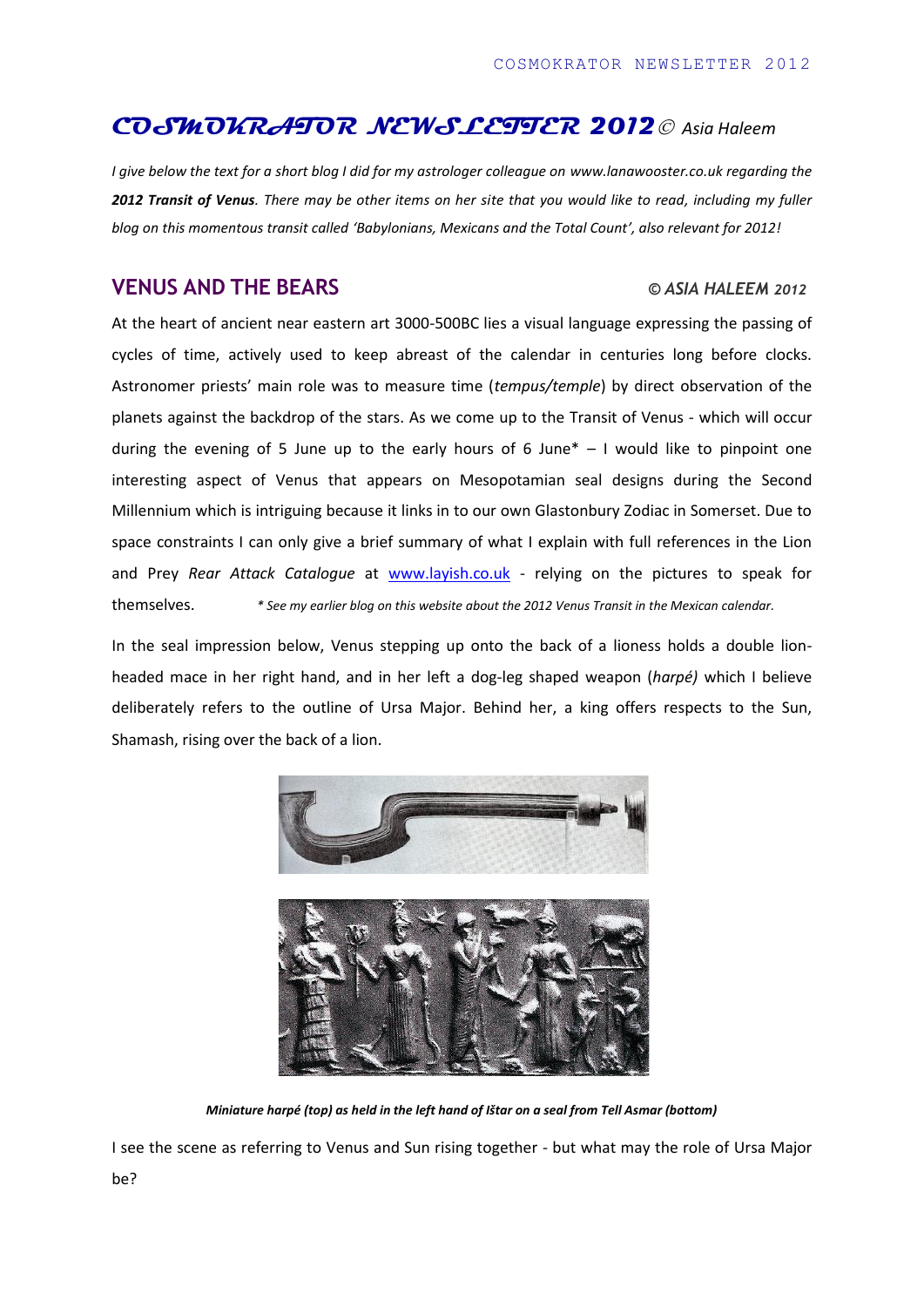

*Ill.19- 1 Ursa Major's position on any one night gives the time of year and the sidereal time for that day*

One answer is that it is possible to tell the time of year not only by the rising of the Sun against the Signs of the Zodiac, but at a higher level of the sky - as a double-check - by the degree of turn of Ursa Major from a fixed viewpoint at the same time (midnight) every day (this is a different matter from the  $360^{\circ}$ circuit Ursa Major makes every 24 hours - for at each round there is a slight slippage backwards).

We know that because 5 Venus cycles equal 8 Earth years (almost to the day), the Venus cycle was important for cross-checking New Year Day – hence for the Babylonians ranking with the Sun and Moon. When Archaic Greece adopted the eight-year cycle for their calendar they instituted athletic Games at key temple sites such as Delphi and Olympia as a reminder, and to celebrate it – later making them every four years to mark the half-way point also. But a cross-check to the cross-check was to notice the position of Ursa Major in the sky and the fact that Venus holds it downwards points to the time of year the Year Start would be measured from. There are Mesopotamian texts that specifically link Venus to the Sibitti (the Seven-star group which can refer not only to the Great Bear, but also to the Seven-day week which the Mesopotamians lived by (inherited by us).



*A Syrian king pays respects to Venus with dove on her shoulder and holding a seven-fold mace (one merges with the flower on the border)*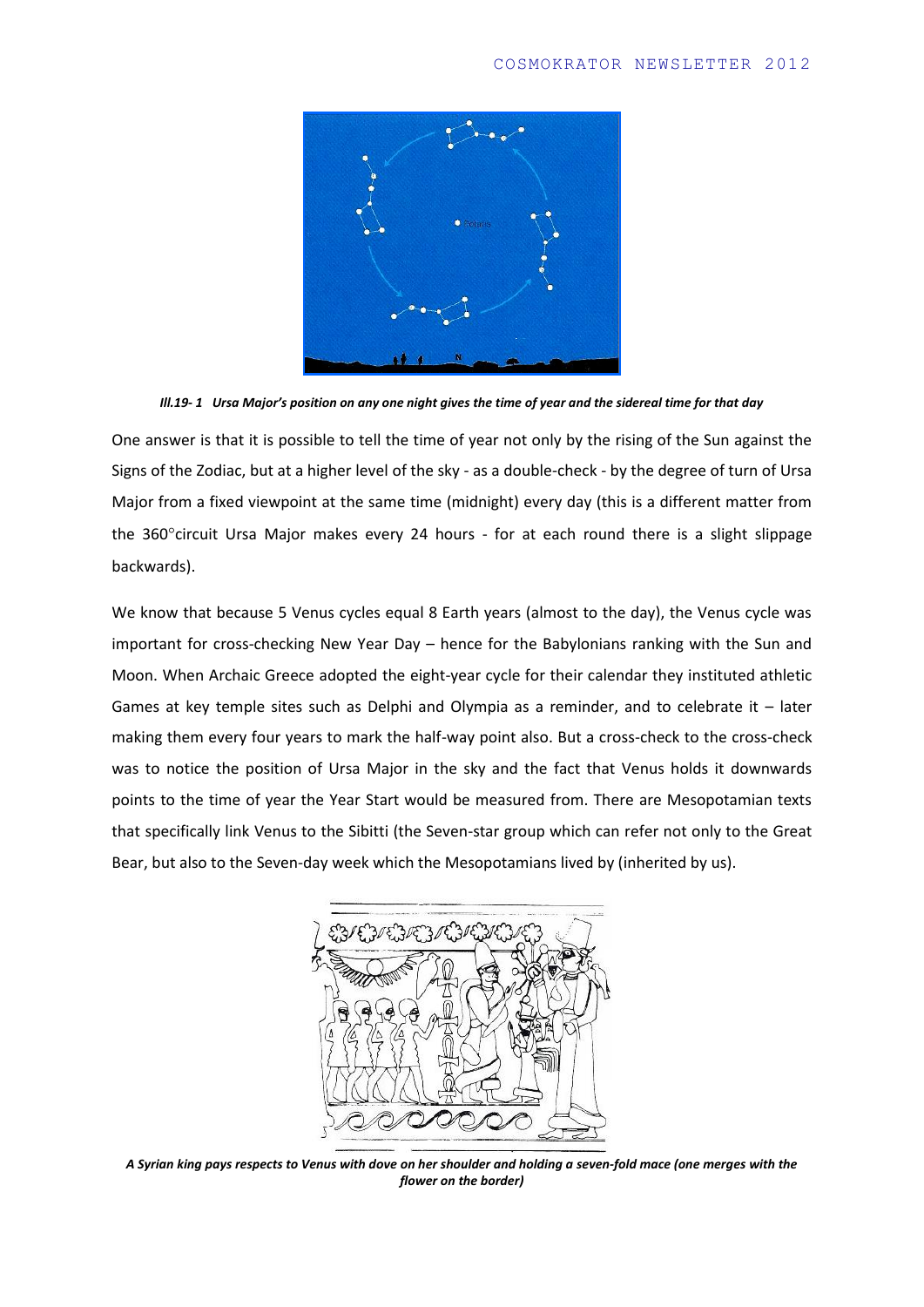Above is a drawing of a 2M seal from Alalakh, Syria, where Venus has a square hat. Apart from the Ankh signs referring to her, she holds in her upheld right hand a symbol of the Sibitti (Seven-Star) but she also has a pigeon or dove on her shoulder – a well-known symbol for Venus.

At this point we jump briefly to look at the main outline of the Glastonbury Zodiac (I have reversed the image to our more habitual Earth-view). It is said to date at least to the Second Millennium BC, if not to the late Third Millennium – and clues that it was inspired by Sumer come from the word Somerset itself, as well as other place-names – the River Parrot in the county is the name of the Euphrates for example. At the centre of this land zodiac is a bird - which we could call a dove marking the Polar Centre.



*Ill.7- 1 Mary Caine's reworking of the Glastonbury Zodiac (1989), reversed (the addition in red of the head to the Aquarian Phoenix is mine)*

Does the Dove here mark the position of Ursa Major – or Ursa Minor? Anyone ignorant of astronomy today still knows how to find the Pole by using the stars at the side of Ursa Major to run a line up to the tail of Ursa Minor at the Centre. Let us not get into the displacement of the Polar Centre over the millennia – the basic indicators of that fixed zone of the sky have since the Second Millennium been the Two Bears – and it is feasible that Venus's dog-leg weapon refers as much to Ursa Minor's seven stars.